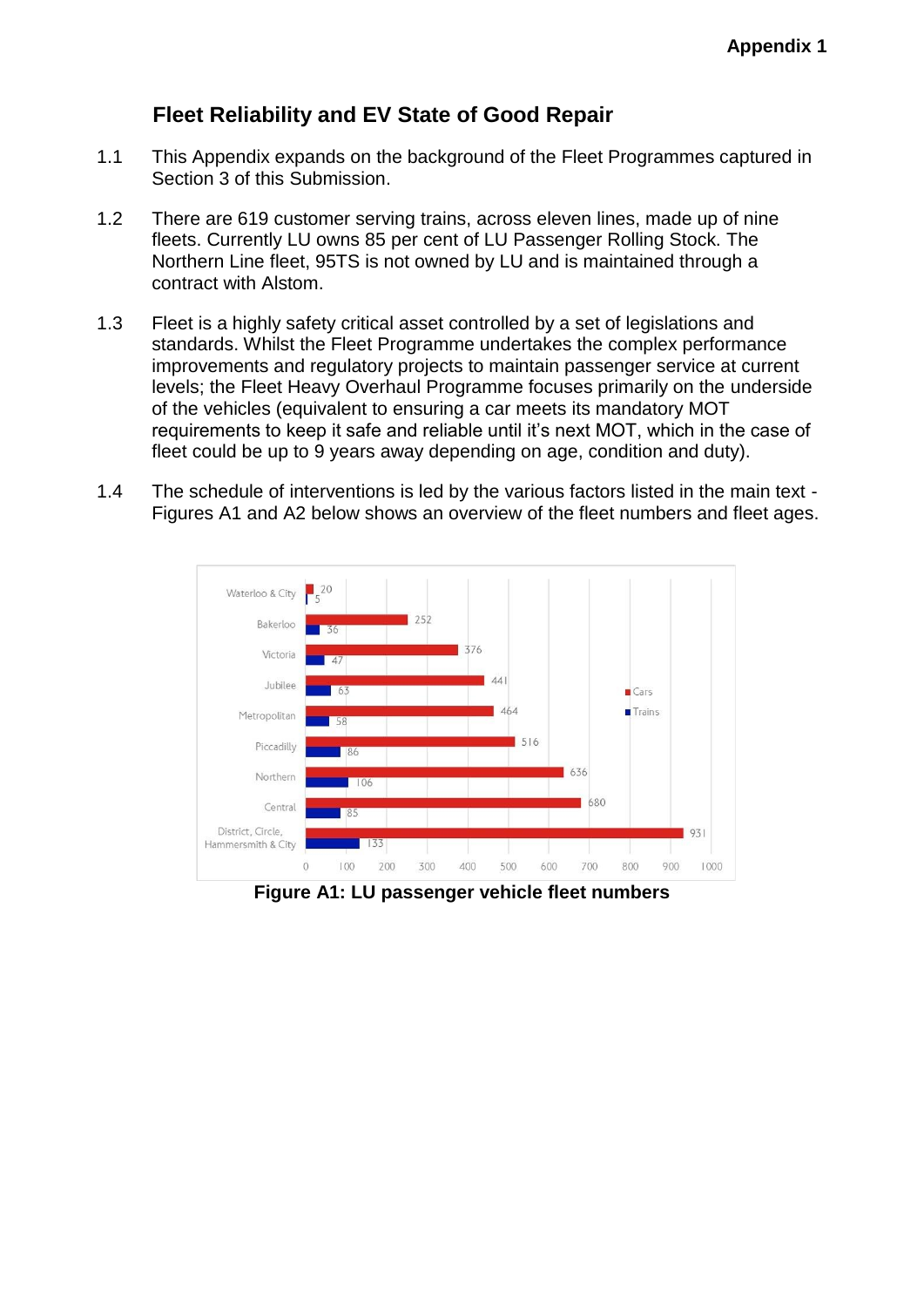| Line                                    | Fleet   | Approx Year Age<br>of<br>introduction |     |  |
|-----------------------------------------|---------|---------------------------------------|-----|--|
| Bakerloo                                | 1972 TS | 1974                                  | 46  |  |
| Piccadilly                              | 1973 TS | 1975                                  | 45  |  |
| Central                                 | 1992 TS | 1994                                  | 26  |  |
| Waterloo & City                         | 1992 TS | 1994                                  | 26  |  |
| Jubilee                                 | 1996 TS | 1997                                  | 23  |  |
| Northern                                | 1995 TS | 1998                                  | 22  |  |
| Victoria                                | 2009 TS | 2009                                  | 311 |  |
| Metropolitan                            | S8      | 2010                                  | 10  |  |
| District, Circle,<br>Hammersmith & City | S7      | 2012                                  | 8   |  |
| Total                                   |         | Avg age                               | 24  |  |

**Figure A2: Passenger fleet age**

1.5 Figure A3 shows that the Bakerloo and Central lines have the highest frequency of faults, i.e. the lowest Mean Distance Between Failures (MDBF) of 8,000kms – 10,000kms. It also shows that the general trend, between 2017/18 and 2019/20, has been an increasing number of failures, illustrated by the declining MDBF (Piccadilly, Jubilee, Northern, Victoria, Metropolitan and Sub-Surface lines).

|          | Fleet                      | Age           | <b>Utilisation</b><br>in AM | Utilisation Off-<br>peak | <b>Annual Opex</b><br>per car (£k) | Service<br>Failures (past | Mean Distance Between Failure<br>('000kms) |             |                 |
|----------|----------------------------|---------------|-----------------------------|--------------------------|------------------------------------|---------------------------|--------------------------------------------|-------------|-----------------|
|          |                            |               | peak                        |                          | Routine<br>Maintenance             | 4 years) per<br>train     | 17/18                                      | 19/20       | Target<br>20/21 |
| Ageing   | Bakerloo (72 TS)           | 46            | 86%                         | 81%                      | 65                                 | 70                        | 10                                         | $ 0\rangle$ | 10              |
|          | Piccadilly (73 TS)         | 45            | 92%                         | 79% N                    | 69                                 | 34                        | 31                                         | 23          | 24              |
|          | Central & W&C<br>$(92$ TS) | 26            | 92%<br>100%                 | 78% N<br>/60%            | 64                                 | 128                       | 8                                          | 8           | $ 0\rangle$     |
| Mid life | Jubilee (96 TS)            | 23            | 92%                         | 76% N                    | 48                                 | 67                        | 24                                         | 15          | 21              |
|          | Northern (95 TS)           | 22            | 91%                         | 76% N                    | $61 *1$                            | 33                        | 33                                         | 20          | 24              |
| Newer    | Victoria (09 TS)           | $\vert \vert$ | 87%                         | 64% N                    | 47                                 | 29                        | 40                                         | 45          | 37              |
|          | Met-S8 (S Stock)           | 10            | 83%                         | 61%                      | 43                                 | 23                        | 36                                         | 23          | 30              |
|          | SSR-S7 (S Stock)           | 8             | 82%                         | 70%                      | 43                                 | 23                        | 60                                         | 32          | 38              |

## **Figure A3: Mean Distance Between Failures**

1.6 Figure A4 shows the direct relationship of the recent investments in renewing and replacing of EVs and their State of Good Repairs. Continued investments are critical to maintain LU's ability to provide EV support to track renewal programme.